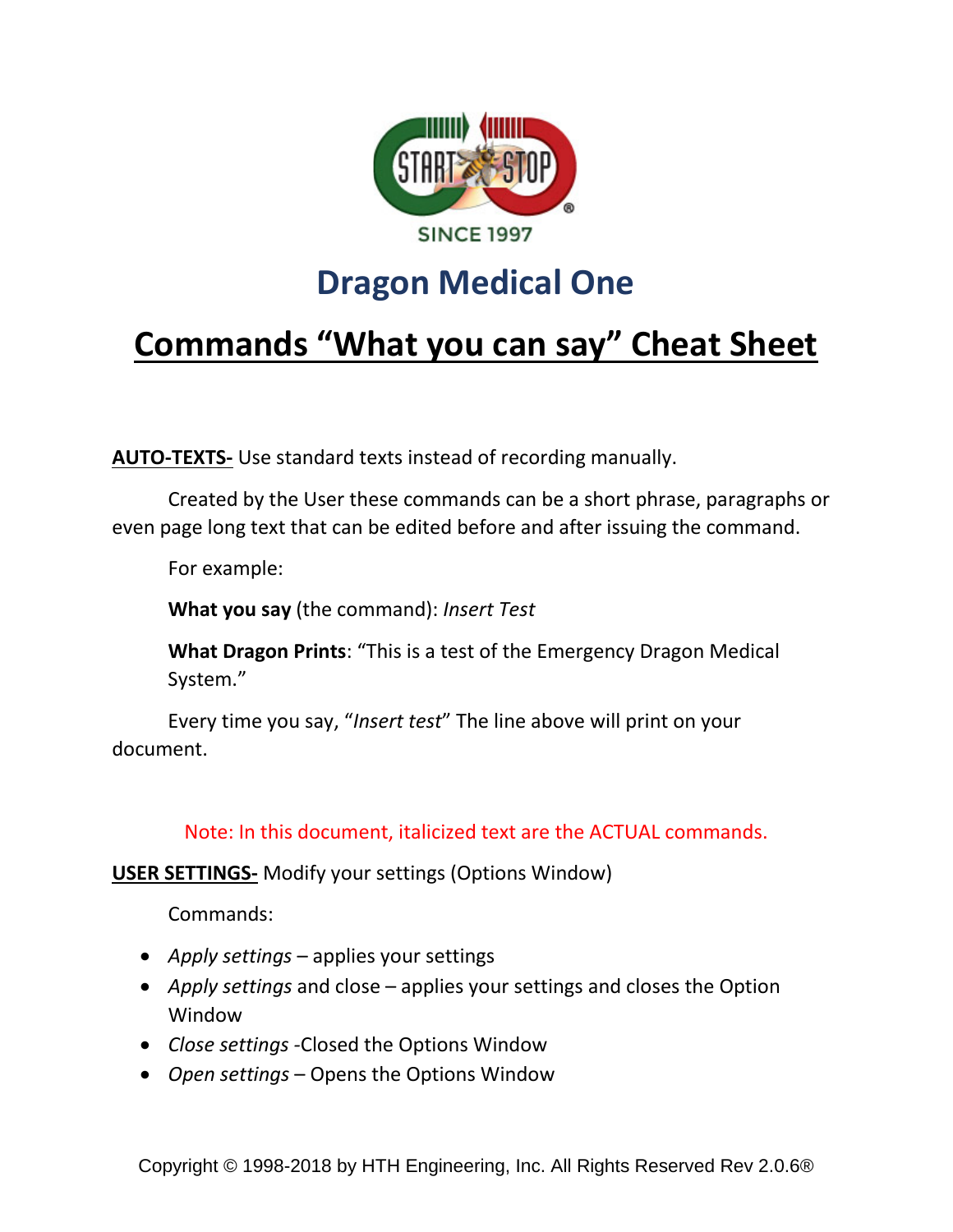**DRAGON –** Controls the application

Commands:

- *Close Dictation Box* Closes the dictation box
- *Close Dragon* Closes the application
- *Discard text*  Discards the text in the Dictation Box
- *Launch help –* Opens the Dragon Help
- *Open Dictation Box*  Opens the Dictation Box
- *Open Dragon –* opens the application
- *Quit help*  closes the Dragon help
- *Recall text* Recalls the text from your document editor to the Dictation Box
- *Transfer text*  Transfers the text from the Dictation Box to the document

**ANCHORING –** Control the application that has the speech focus anchored to it.

Commands:

- *Anchor speech focus*  Anchors the speech focus to the application
- *Release speech focus*  Release the speech focus from the application
- *Show anchored application* Brings the application with the speech focus anchored to it to the foreground

### **FORMATTING -** Format text using your voice

- *Format that bold*  Makes the selected text bold
- *Format that italic*  Makes the selected text italicized
- *Format that normal* Makes the selected text normal
- *Format that underline*  Makes the selected text underlined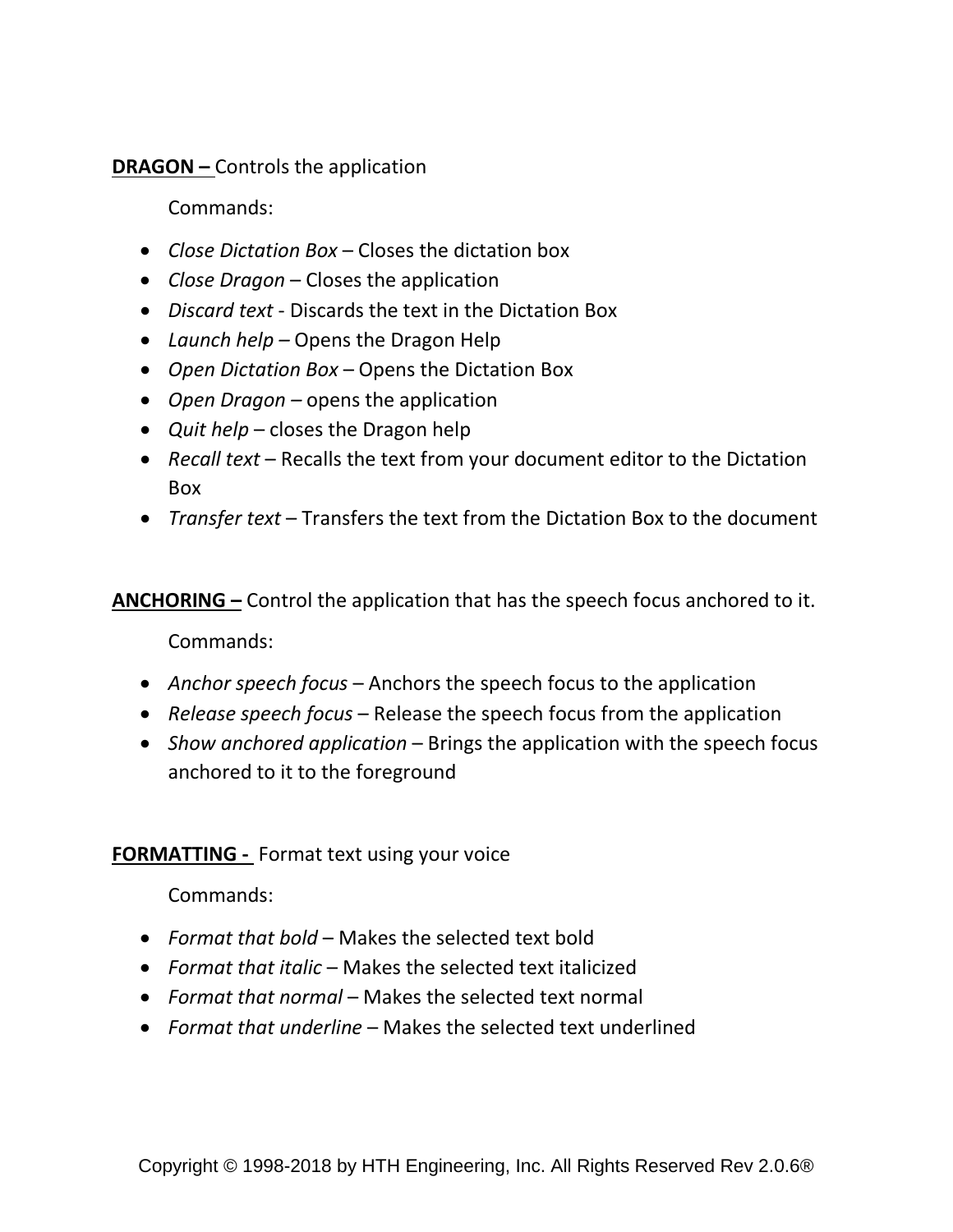**MANAGE AUTO-TEXTS –** Create and edit auto-texts using your voice (also see Auto-Text above)

Commands:

- *Create auto-text*  Creates a new auto-text containing the selected text
- *Manage auto*-texts Opens the Manage Auto-Texts Window

**MANAGE COMMANDS –** Create and edit commands using your voice

Commands:

- *create command*  Opens the Manage Commands window and creates a new command with no information or data
- *manage command*  Opens the Manage Commands window

**CUSTOM COMMANDS –** Use your voice instead of clicking

Custom commands allow you to setup repetitive tasks using your voice instead of using a mouse or keyboard. For example:

**What you say** "*click save"*

**What Dragon does:** presses the hot key to save current document (i.e. Control + S in Microsoft Word prompts Word to save document

(For help designing or more information contacts Technical Support; see below)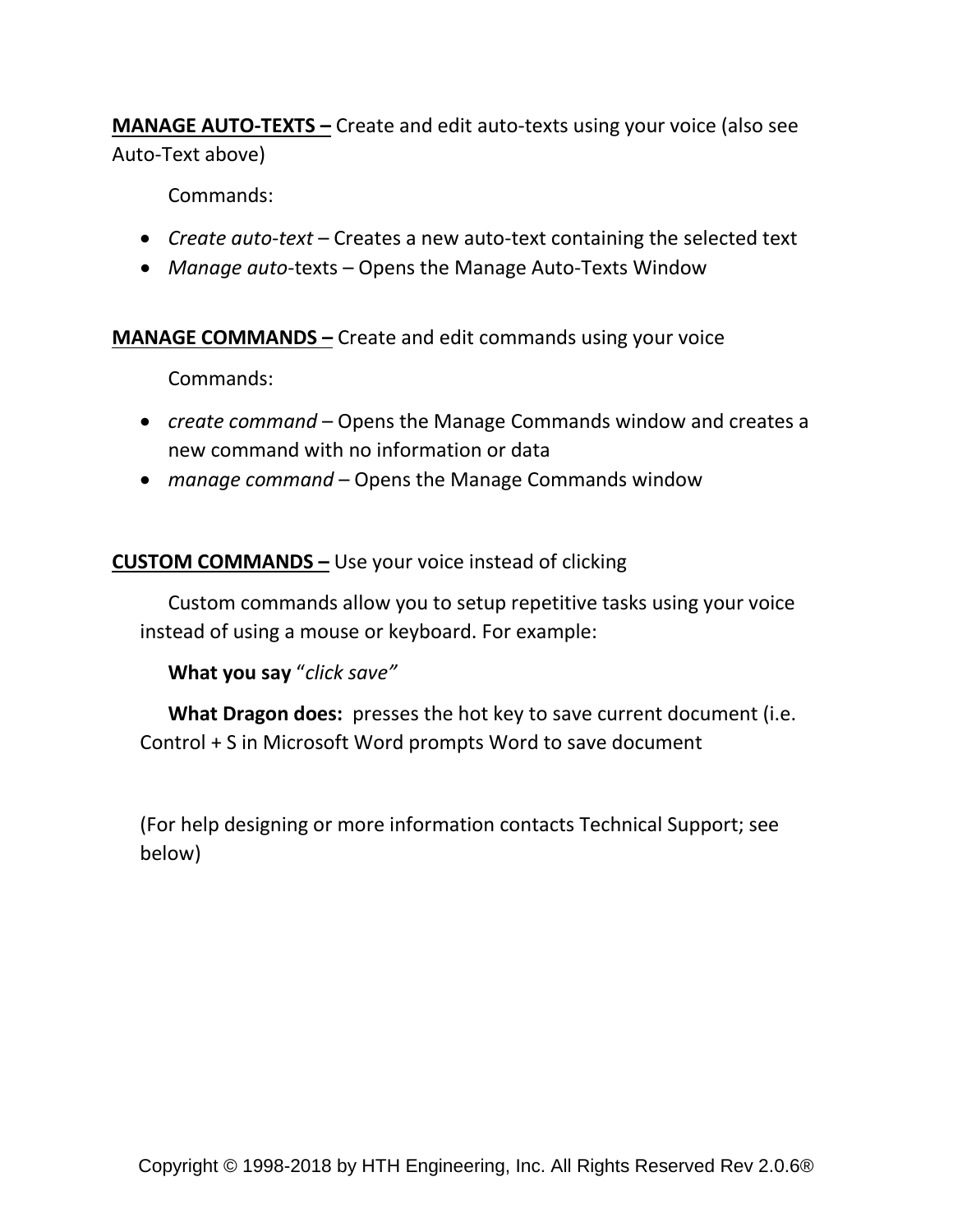### **CORRECTION -** Edit what you see on the screen or in document

- *accept defaults*  Accepts the default information of all auto-texts and removes field delimiters (Default delimiter = [ example]) in all fields
- *add that to vocabulary*  You can change, update and train the Vocabulary by adding words you use
- *all caps that* Formats the select text or last words you said to capital letters
- *cap that* Capitalize the first letter in selected word or of the last words you spoke
- *close manage vocabulary*  Close the Vocabulary window
- *compound[text]*  Joins the selected words together
- *compound that* Joins words together and adds hyphens were needed
- *correct[text]*  Selects the specified text
- *correct [text] to [text]*  Selects the specified phrase
- *correct that* Selects the last words spoken
- *delete word*  Deletes the word selected
- *deselect that* Cancels the select that command
- *do not recognize that word* When a word is selected it will displays the page where you can delete the word from the vocabulary
- *field complete –* Accepts the default value and removes the field delimiters ([example] = example)
- *go back*  Returns the cursor focus to before the previous selection command
- *go to end of <paragraph | sentence>*  Navigates to the end of Paragraph or Sentence
- *Go to start of <paragraph | sentence>* Navigates to the start of Paragraph or Sentence
- *Insert after [text]*  puts the mouse/cursor after spoken word
- *Insert before [text] –* puts the mouse/cursor before the spoken word
- *Manage vocabulary*  Displays the Manage Vocabulary window
- *redo that* redoes the last undo operation
- *resume with [text]*  Continues editing from the spoken text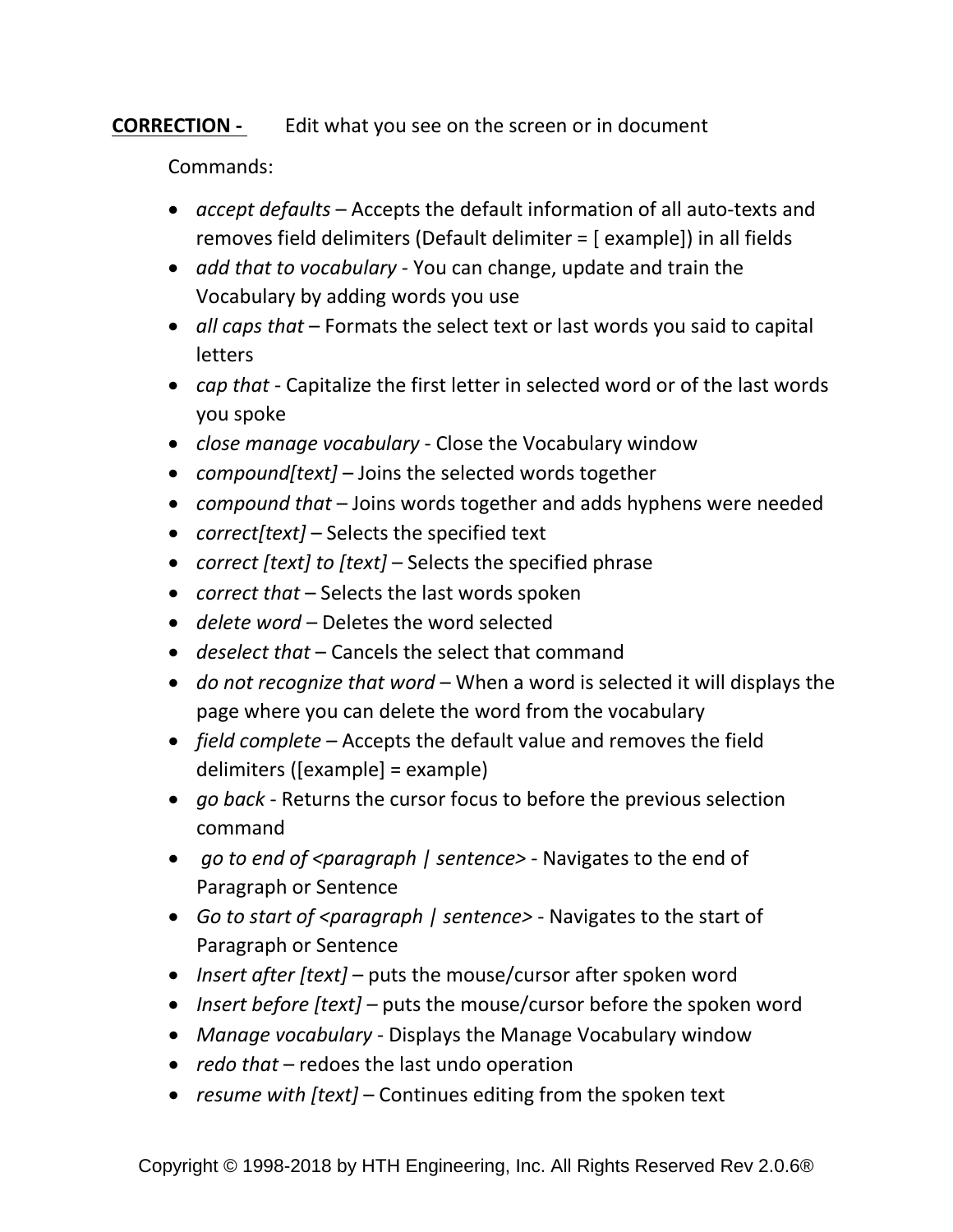- *scratch that* Deletes the last thing you said
- *select [text]*  Selects spoken word after select command
- *select [text to [text]*  Selects phrase from first spoken word to last spoken word
- *select all* Select all text in focused window
- *select first <paragraph | sentence | word>* selects first Paragraph, Sentence or word at the beginning of your dictation
- *select last <paragraph | sentence | word>* selects last Paragraph, Sentence or word at the end of your dictation
- *select next <paragraph | sentence | word>* selects next Paragraph, Sentence or word of your dictation
- *select previous <paragraph | sentence | word>* selects previous Paragraph, Sentence or word of your dictation
- *select that* Selects the last thing you said
- *select this <paragraph | sentence | word>* selects the Paragraph, Sentence or word that has cursor focus
- *undo that* undoes the previous operation

#### **NAVIGATION -** moves the speech focus

- *end of field*  Navigates to the end of the current field
- *first field*  Navigates to the first auto-text field
- *last field*  Navigates to the last auto-text field
- *next control*  Navigates to the next control
- *next field* Navigates to the next template field ([example])
- *previous control*  Navigates to the previous control
- *previous field*  Navigates to the previous control
- *start of field –* Navigate to the beginning of the field